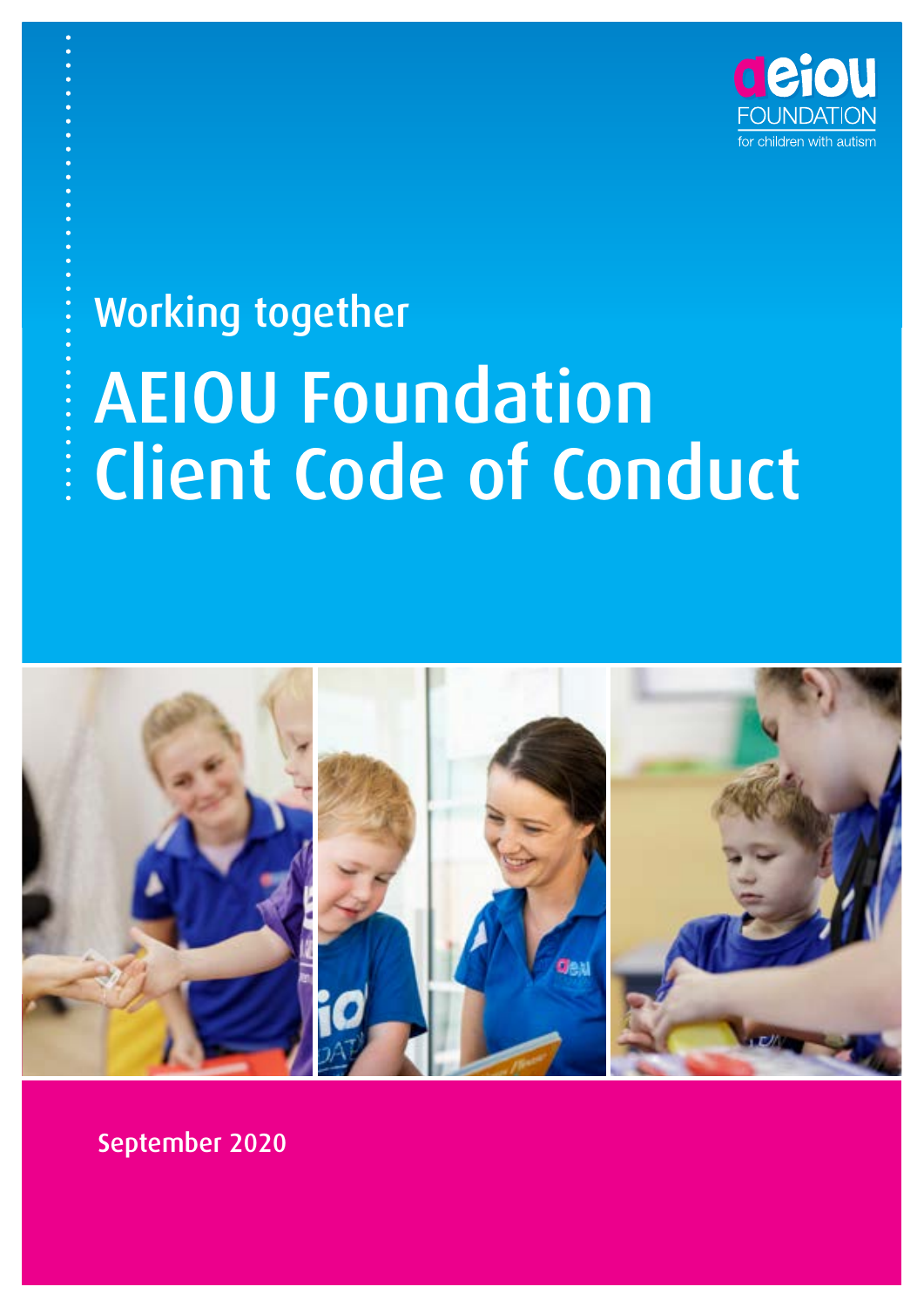



## Message from the Executive Officers

At AEIOU, we love what we do, and we take our jobs seriously. Every team member is committed to working with our families to deliver excellence in early intervention for young children with autism. We do this with care, commitment and empathy.

Clear and open communication around expectations is also important to us. All AEIOU employees are bound by an organisation-wide **Code of Conduct**.

This **AEIOU Client Code of Conduct** is for any parent, guardian or carer who engages with AEIOU Foundation's service.

Both resources are designed to ensure everyone understands their rights and responsibilities when engaging with one another at any AEIOU service or office.

If you are ever unclear on any of the issues covered in this document, please reach out to your centre management team in the first instance. You're also welcome to contact the team at Central Office.

AEIOU takes pride in the community our parents and staff have created, and we thank you for being part of that. We are proud to lead an organisation that demonstrates care, professionalism and mutual respect between the families and staff in each service.



**Alan Smith CEO**



**Shane Klintworth General Manager**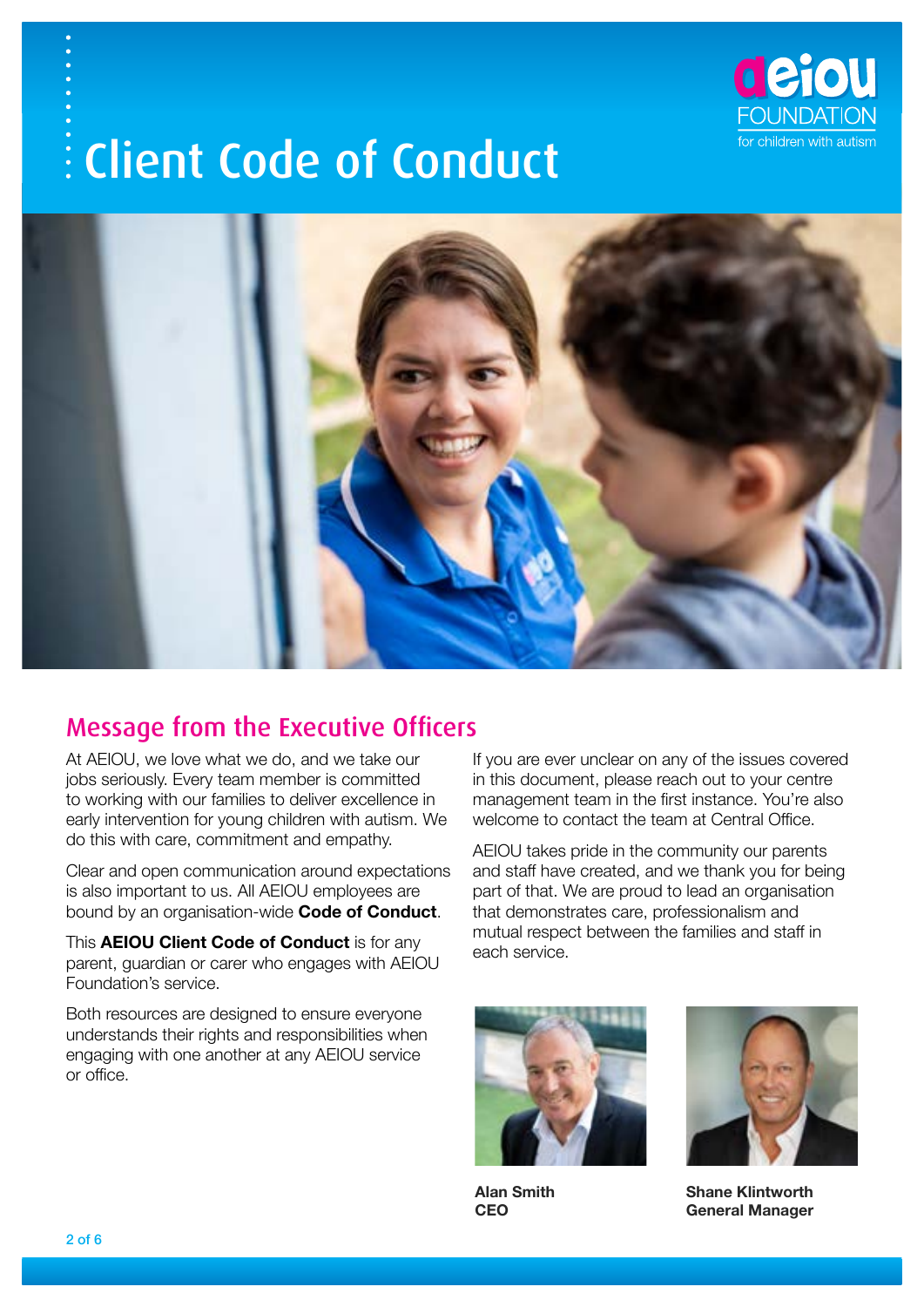



## **Contents**

| Message from the Executive Officers  2 |  |
|----------------------------------------|--|
|                                        |  |
|                                        |  |
|                                        |  |
|                                        |  |
|                                        |  |
|                                        |  |

| Where to go for guidance and to   |   |
|-----------------------------------|---|
| Breaches of the Code of Conduct 6 |   |
|                                   | 6 |
|                                   |   |
|                                   |   |
| Quality standards and             |   |
|                                   |   |
|                                   |   |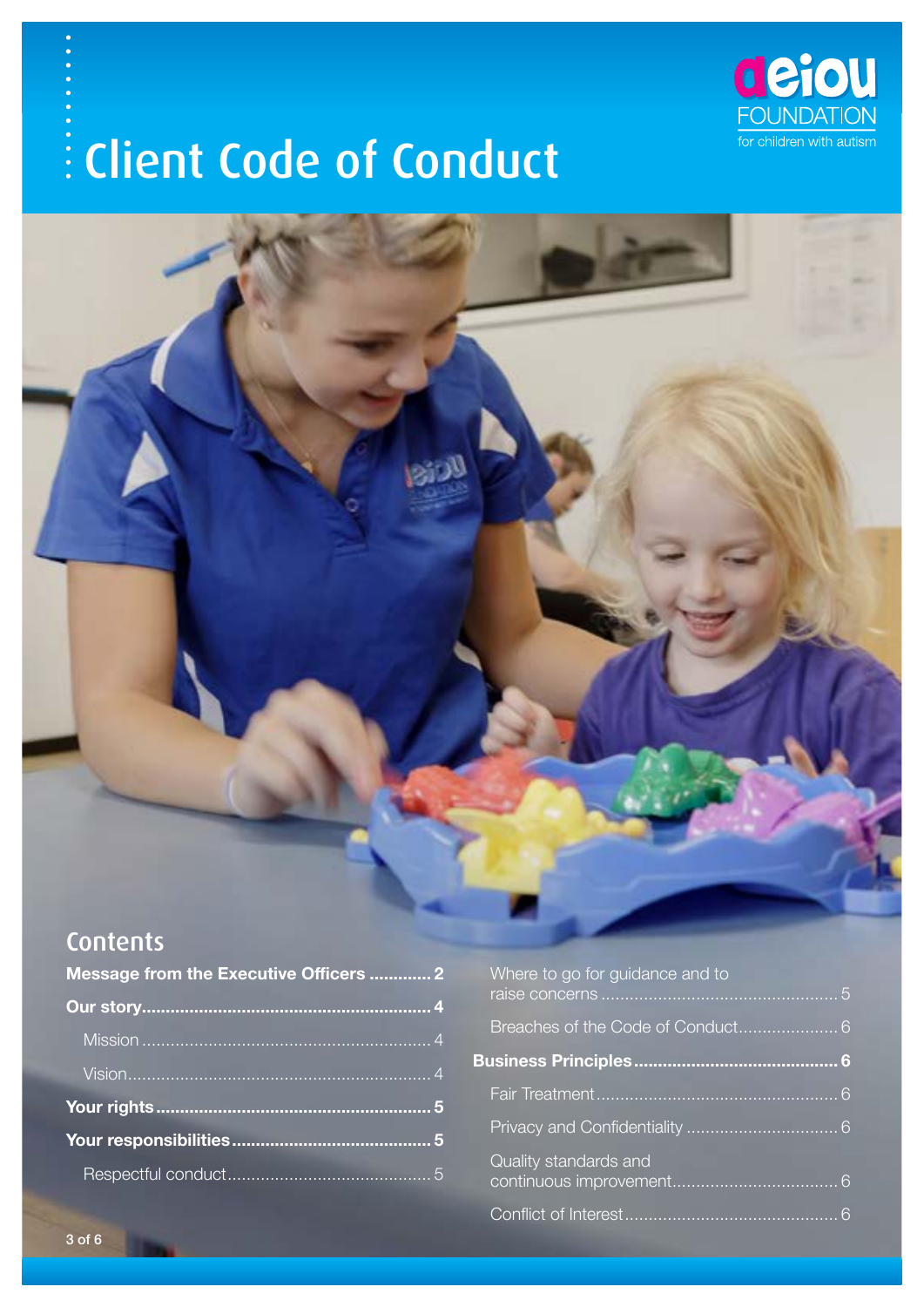

### Our story

AEIOU Foundation was established in 2005, inspired by the experiences of Brisbane parents James and Louise Morton when their son was diagnosed with autism. Their experience began shortly after Andrew's first birthday. It was at this time his behaviour changed; he would cry continuously and at times, his behaviour escalated to severe head banging. He did not try to attempt baby talk and was silent except for the word 'mum'.

Andrew was diagnosed with autistic disorder at the age of two, and Louise and James sought the best possible educational program to support his needs. They discovered an early intervention pilot program run by Education Queensland. After securing a placement, within a short period of time, Andrew's behaviour improved, and by learning to communicate with pictures, he became less frustrated. Within 18 months in the program, Andrew began to put sentences together, he learned the alphabet and could count to 20. He played with his siblings and loved parks, McDonalds and indoor playgrounds just like other children. Andrew started at a regular kindergarten and enjoyed the experience. To further his educational development, Andrew still required ongoing therapy from his early intervention teachers.

However, in 2003, the early intervention centre was closed. There was no other service of its kind offered anywhere in Queensland and, as a result, the Morton's were forced to continue Andrew's therapy in their own home. Dissatisfied with the fact that Andrew—and thousands of children like him—had no opportunity to attend an early intervention

facility that was dedicated solely to children with autism, they decided to develop a service that would provide this level of care.

In November 2003, James and Louise, together with Andrew's therapist Rebecca Allen, developed the concept for AEIOU.

In February 2005, the first AEIOU centre was opened in Moorooka, Queensland. The centre was dedicated solely to an intensive early intervention learning program for children with an autism diagnosis.

Today, AEIOU operates from 10 locations, including nine across Queensland and one in South Australia. It is managed by a Board of Directors and the program is delivered by a transdisciplinary team comprised of specialist early childhood educators, speech and language pathologists, occupational therapists, and behaviour therapists.

#### Vision

Children with autism living their best life.

#### Purpose

To enhance the lives of children with autism and their families, through evidence-based, successful early intervention programs and practical support.

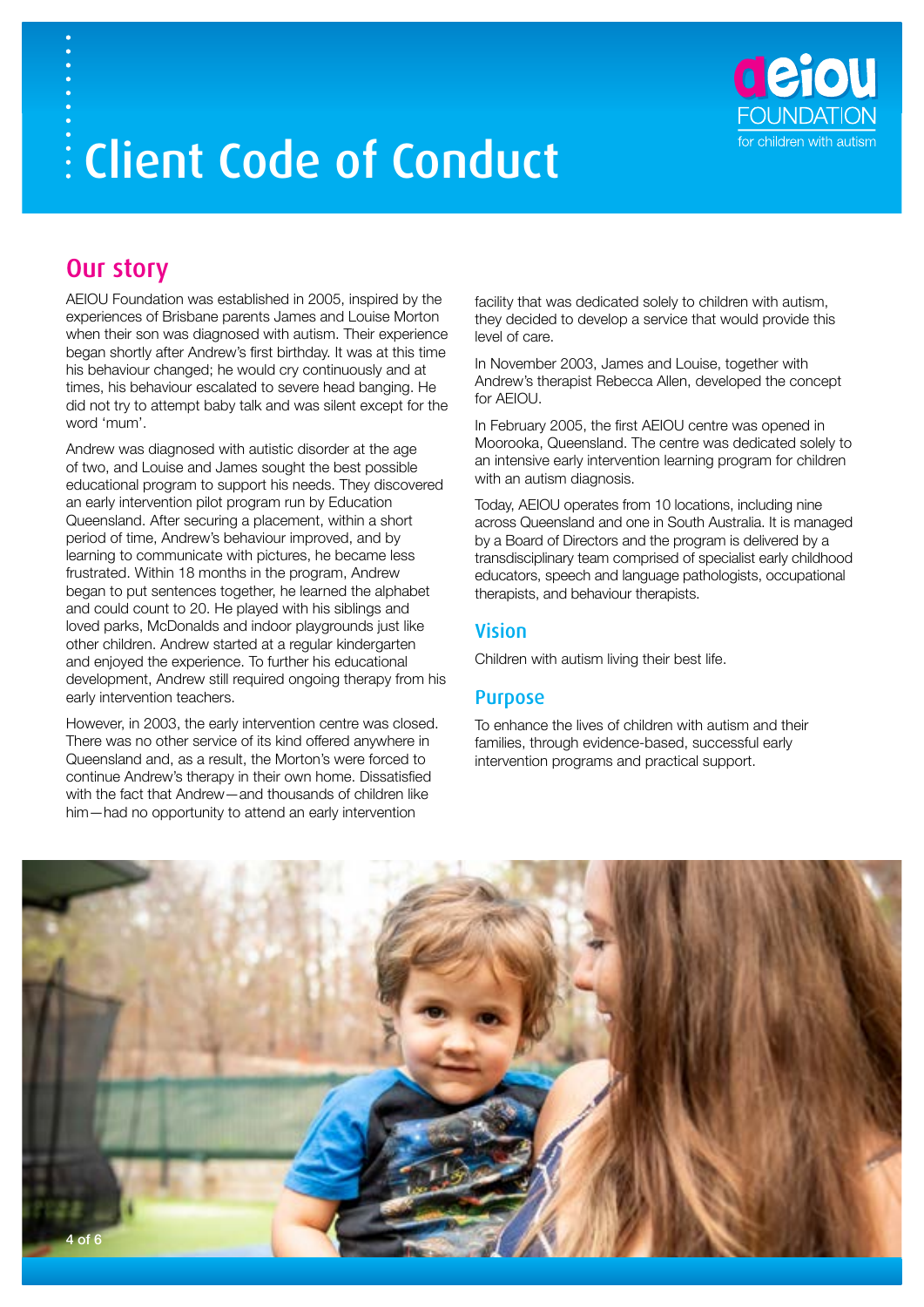

## Your rights

As a client of AEIOU Foundation, you have the right to:

- > Receive a quality group-based early intervention service
- > Receive support for your child's individual development goals
- Trust your child's physical and emotional wellbeing is safeguarded by our staff
- > Have your and your child's privacy respected
- > Be treated fairly, heard fairly and taken seriously
- > Ask questions and provide feedback about any aspect of the service
- > Raise a concern or complaint
- Be updated about changes which may affect how you access the service

### Your responsibilities

As a client of AEIOU Foundation, you have a responsibility to:

- > To understand the Service Agreement signed upon enrolment
- > To follow the Code of Conduct and be mindful of AEIOU's social media guidelines
- > Participate in the development of your child's Individual Plan (IP), including setting goals
- Access the training and support provided by AEIOU
- > Treat yourself and others with respect
- > Do your best to implement agreed strategies at home and in the community
- $\triangleright$  Provide a safe environment in the event of home-visits

### Respectful conduct

While there may be occasions when a parent or guardian is overwhelmed, feels angry or frustrated, AEIOU does not tolerate any intimidation, discrimination, bullying or harassment of staff or other parents and guardians. This includes but is not limited to:

- > Physical or verbal abuse
- > Making threats
- > Humiliating another individual/s, spreading rumours, or partaking in malicious gossip
- > Defaming another individual or the organisation
- > Physical or verbal intimidation of another person
- > Any repeated behaviour which results in another individual feeling disrespected or intimidated

All of these examples apply whether they take place onsite. or via social media or other group chat channels on any digital platform. Importantly, please note it is also a breach to identify children or families in the service or staff at AEIOU either implicitly or explicitly, without their permission.

In the event of a breach of this Code of Conduct, AEIOU seeks to mediate the situation with parties involved in the first instance. In the unlikely event of repeated breaches of this Code of Conduct, AEIOU reserves the right to take action, which may include suspension or termination of a child's enrolment at the service.

All parents and guardians can feel confident that AEIOU's staff are committed to AEIOU's organisation-wide Code of Conduct policy. Any staff member you engage with at AEIOU will respect your rights and act with integrity, and is held accountable to do so.

#### Where to go for guidance and to raise a complaint

AEIOU has a framework of policies and procedures to ensure families and staff alike understand their options to resolve an issue.

Do you have a have a question, problem, or a concern to discuss with us? We encourage you to do so via the correct channels explained in the Feedback, Complaint and Resolution Procedure. This document also details how we manage complaints with you. You can find it on the AEIOU Website, under 'Contact us'.

In your service, you can also access policies and procedures, including:

- POL5.0 Feedback Complaints Management Resolution **Policy**
- **> PRO5.01 Feedback Complaint and Resolution Client** Procedure
- **> PRO5.02 Implementing Procedural Fairness Guidelines**
- > POL1.3B Privacy Notice Policy

For a question, problem or concern, in most cases, your Centre Manager should be your first point of contact. He or she is likely in the best position to take appropriate action.

If your Centre Manager is unable to assist, you may contact AEIOU:

- By phone to our Central Office on 07 3320 7500
- In writing addressed to the Designated Complaints Officer – by email to [info@aeiou.org.au](mailto:info@aeiou.org.au) or by post to *PO Box 8072 Woolloongabba Qld 4012*
- Using the confidential online **Feedback, Compliments and Complaints form** at [www.aeiou.org.au/feedback](http://www.aeiou.org.au/feedback)